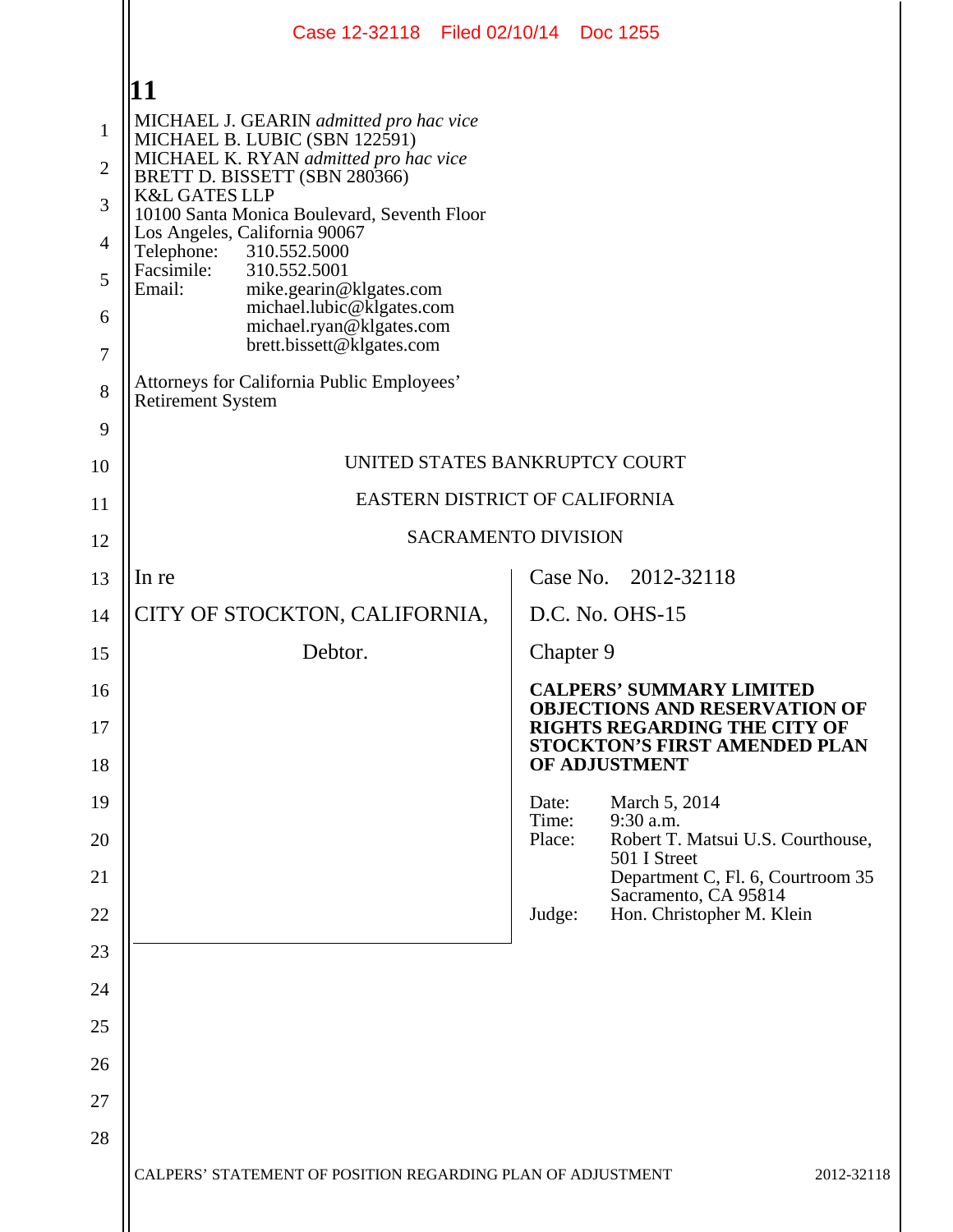|                | Case 12-32118 Filed 02/10/14 Doc 1255                                                     |  |
|----------------|-------------------------------------------------------------------------------------------|--|
| 1              | <b>TABLE OF CONTENTS</b>                                                                  |  |
| $\overline{2}$ | Page                                                                                      |  |
| 3              | A.                                                                                        |  |
| $\overline{4}$ | <b>B.</b>                                                                                 |  |
| 5              |                                                                                           |  |
| 6              |                                                                                           |  |
| 7              | A.                                                                                        |  |
| 8              | <b>B.</b>                                                                                 |  |
| 9              | 1.                                                                                        |  |
| 10             | 2.                                                                                        |  |
| 11             | $C$ .                                                                                     |  |
| 12             | D.                                                                                        |  |
| 13             | E.                                                                                        |  |
| 14             |                                                                                           |  |
| 15             |                                                                                           |  |
| 16             |                                                                                           |  |
| 17             |                                                                                           |  |
| 18             |                                                                                           |  |
| 19             |                                                                                           |  |
| 20             |                                                                                           |  |
| 21             |                                                                                           |  |
| 22             |                                                                                           |  |
| 23             |                                                                                           |  |
| 24             |                                                                                           |  |
| 25             |                                                                                           |  |
| 26             |                                                                                           |  |
| 27<br>28       |                                                                                           |  |
|                | $\mathbf{i}$<br>CALPERS' STATEMENT OF POSITION REGARDING PLAN OF ADJUSTMENT<br>2012-32118 |  |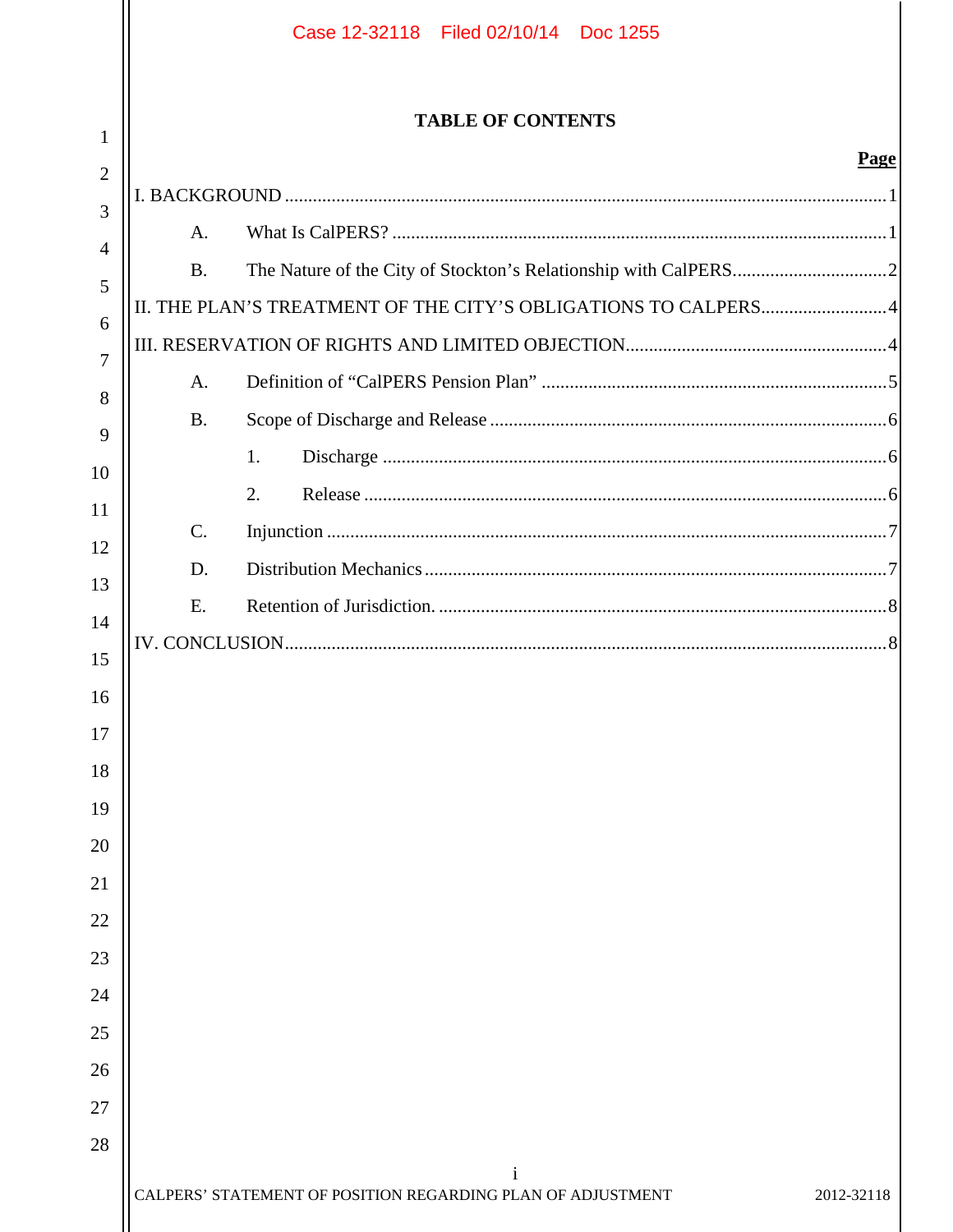|                | Case 12-32118 Filed 02/10/14 Doc 1255                                             |  |  |  |
|----------------|-----------------------------------------------------------------------------------|--|--|--|
| 1              | <b>TABLE OF AUTHORITIES</b>                                                       |  |  |  |
| 2              | <b>Cases</b>                                                                      |  |  |  |
| 3              |                                                                                   |  |  |  |
| $\overline{4}$ | Barroga v. Bd. of Admin. of CalPERS,                                              |  |  |  |
| 5              | Bd. of Administration of PERS v. Wilson,                                          |  |  |  |
| 6              | Cal. Ass'n of Prof'l Scientists v. Schwarzenegger,/                               |  |  |  |
| $\overline{7}$ | CalPERS v. Moody's Corp.,                                                         |  |  |  |
| 8              | City of Oakland v. Pub. Emps. Ret. Sys.,                                          |  |  |  |
| 9              | CPT Holdings, Inc. v. Industrial & Allied Employees Union Pension Plan, Local 73, |  |  |  |
| 10             | In re Texscan Corp.,                                                              |  |  |  |
| 11             | Jasper v. Davis,                                                                  |  |  |  |
| 12             |                                                                                   |  |  |  |
| 13             | Valdes v. Cory,                                                                   |  |  |  |
| 14<br>15       | Wheeler v. Bd. of Admin. of PERS,                                                 |  |  |  |
| 16             | <b>Statutes</b>                                                                   |  |  |  |
| 17             |                                                                                   |  |  |  |
| 18             |                                                                                   |  |  |  |
| 19             |                                                                                   |  |  |  |
|                |                                                                                   |  |  |  |
| 20             |                                                                                   |  |  |  |
| 21             |                                                                                   |  |  |  |
| 22             |                                                                                   |  |  |  |
| 23             |                                                                                   |  |  |  |
| 24             |                                                                                   |  |  |  |
| 25             |                                                                                   |  |  |  |
| 26             |                                                                                   |  |  |  |
| 27             |                                                                                   |  |  |  |
| 28             |                                                                                   |  |  |  |
|                | $\overline{\mathbf{u}}$                                                           |  |  |  |
|                | CALPERS' STATEMENT OF POSITION REGARDING PLAN OF ADJUSTMENT<br>2012-32118         |  |  |  |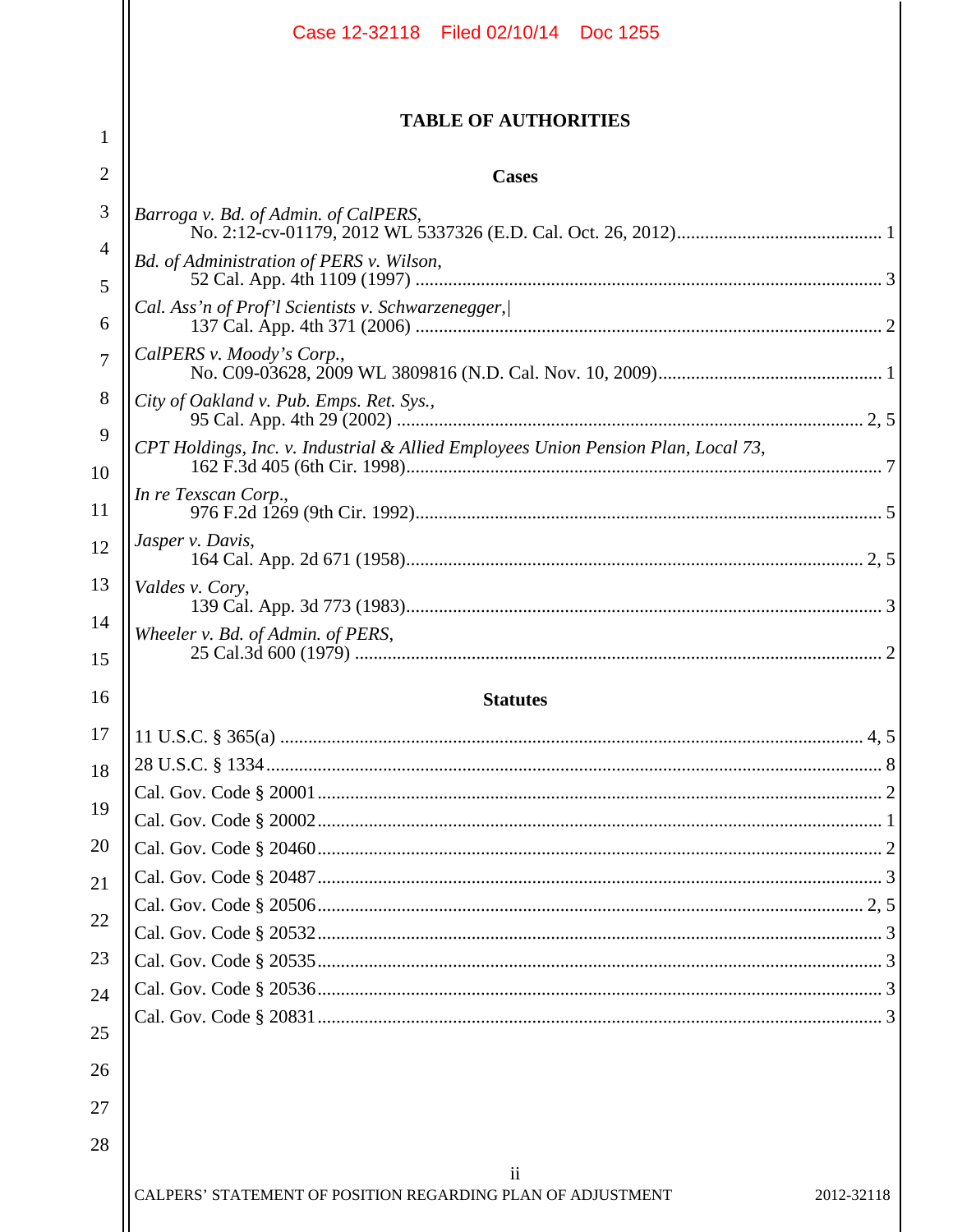The California Public Employees' Retirement System ("CalPERS" or "System") files this Summary of Limited Objections and Reservation of Rights Regarding the City's First Amended Plan of Adjustment (the "Plan") [Dkt. 1204] of the City of Stockton (the "City" or "Stockton").

The Plan provides that "The City will continue to honor its obligations to its employees and retirees to fund employment retirement benefits under the CalPERS Pension Plan, and CalPERS as trustee and the CalPERS Pension Plan Participants retain all of their rights under applicable nonbankruptcy law. Thus, CalPERS and the CalPERS Pension Plan Participants will be entitled to the same rights and benefits to which they are currently entitled under the CalPERS Pension Plan." Plan, § IV.P.2, at 41. CalPERS supports the City in its commitment to continue to comply with its obligations to retirees, employees, and CalPERS with respect to the City's participation in the System.

13 19 Despite the clarity of Section IV, the Plan in other places characterizes the City's relationship with CalPERS in a manner that could be interpreted to contradict or limit the proposed unqualified unimpairment of CalPERS' rights and the City's obligations under the Plan. CalPERS understands that the City does not intend to qualify or limit CalPERS' rights and that the City will make appropriate clarifying changes to the Plan or will include appropriate clarifying language in its proposed Confirmation Order to address any perceived limitations. Nonetheless, to reserve its right to be heard if necessary, CalPERS hereby sets forth its reservation of rights and limited objections to the Plan.

### **I. BACKGROUND**

### **A. What Is CalPERS?**

22 23 24 25 26 CalPERS is an arm of the State of California, *i.e.* an agency that is an integral part of the State, through which the State acts. *See* Cal. Gov. Code § 20002 (stating CalPERS "is a unit of the Government Operations Agency."); *see also Barroga v. Bd. of Admin. of CalPERS*, No. 2:12-cv-01179, 2012 WL 5337326 at \*5 (E.D. Cal. Oct. 26, 2012) (finding that CalPERS is an "arm of the state" for sovereign immunity purposes) (citing cases holding the same); *cf. CalPERS v. Moody's Corp.*, No. C09-03628, 2009 WL 3809816 at \*6 (N.D. Cal. Nov. 10, 2009) (concluding CalPERS is "an arm of the state" for diversity jurisdiction purposes).

1

11

12

14

15

16

17

18

20

21

1

3

4

5

27 28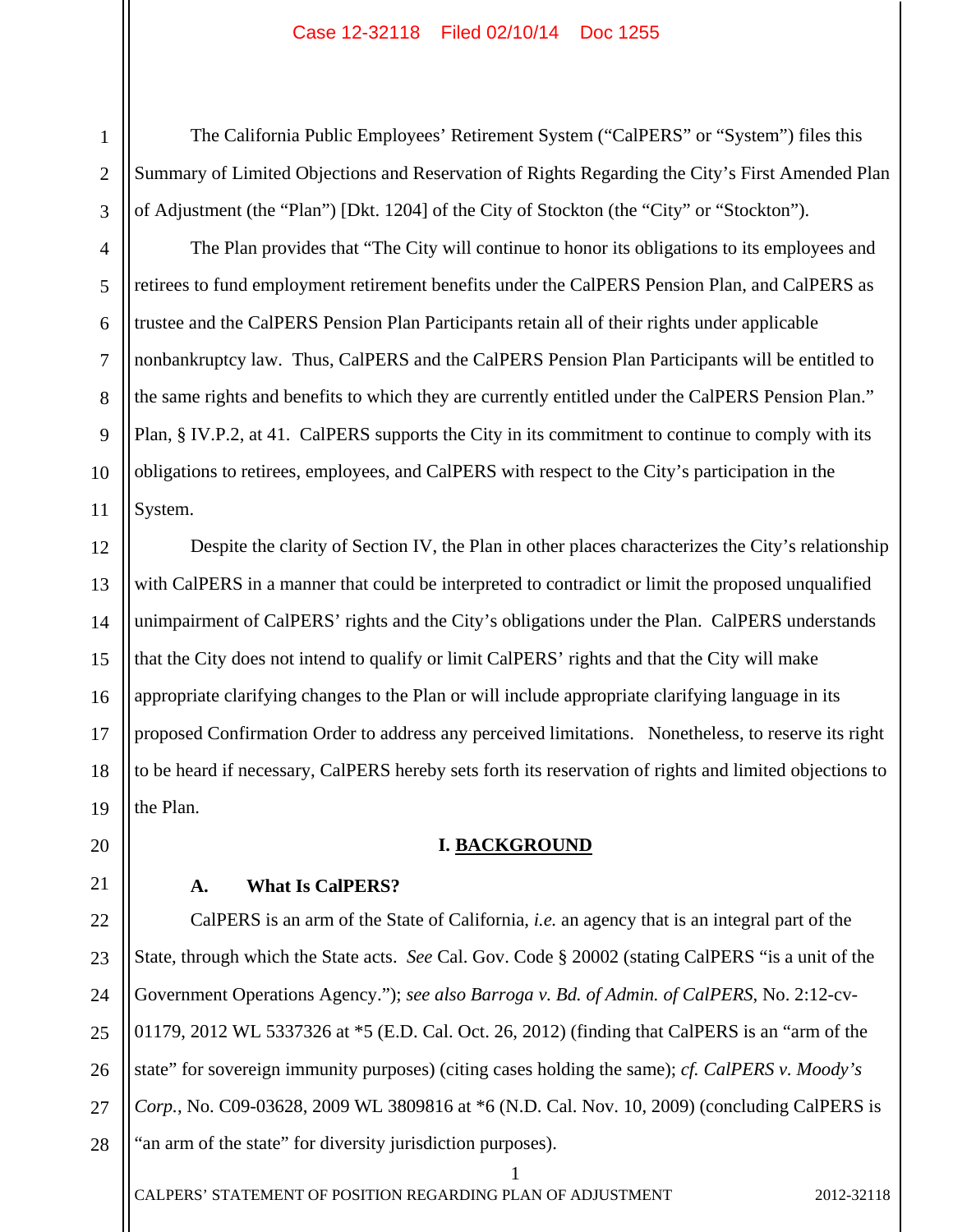6

7

8

9

1

The Public Employees' Retirement Law (Cal. Gov. Code, § 20000 *et seq.*) ("PERL") creates a statutorily governed retirement system for certain State and local government employees. *City of Oakland v. Pub. Emps. Ret. Sys.,* 95 Cal. App. 4th 29, 33 (2002). The retirement system serves an important public purpose. The PERL "effect[s] economy and efficiency in the public service" by providing a pension plan to pay retirement compensation and death benefits. Cal. Gov. Code § 20001; *see also Wheeler v. Bd. of Admin. of PERS*, 25 Cal.3d 600, 605 (1979) ("Pension programs for public employees serve two objectives: to induce persons to enter into and continue in public service, and to provide subsistence for disabled or retired employees and their dependants.") (quotation and citation omitted).

10 11 12 13 14 15 16 17 18 The California Legislature established CalPERS in 1932 to provide retirement benefits to California State employees and, beginning in 1939, public agencies like Stockton were allowed to participate in CalPERS. *See* (California Public Employees' Retirement System, Office of Public Affairs, Facts at a Glance: General (June 2012)). CalPERS provides pension and healthcare services for approximately 1.6 million California public employees, retirees, and their families. *Id.* A "state employee generally becomes a member of the Public Employees' Retirement System ... 'upon his or her entry into employment.'" *Cal. Ass'n of Prof'l Scientists v. Schwarzenegger,* 137 Cal. App. 4th 371, 376 (2006). Local government employers may participate in the System to provide pension and retirement benefits to their employees.

19

#### **B. The Nature of the City of Stockton's Relationship with CalPERS**

20 21 22 23 24 25 26 27 28 Under the PERL, a municipality participates in the System by entering into a contract with CalPERS that describes the benefits to its employees and contributions required by the municipality and its employees. Cal. Gov. Code § 20460. While labeled a "contract," this relationship is categorically different than a commercial contract; rather, the municipality has elected to participate in a statutorily created and mandated system of deferred compensation. *See Jasper v. Davis*, 164 Cal. App. 2d 671, 675 (1958). Once a city makes this statutory election, it is necessarily bound by the statutory provisions governing the System and the decisions of the CalPERS Board. Cal. Gov. Code § 20506; *City of Oakland v. Pub. Emps. Ret. Sys.*, 95 Cal. App. 4th 29, 55 (2002). The governing statutes require the municipality to timely pay required employer contributions and expressly prohibit

2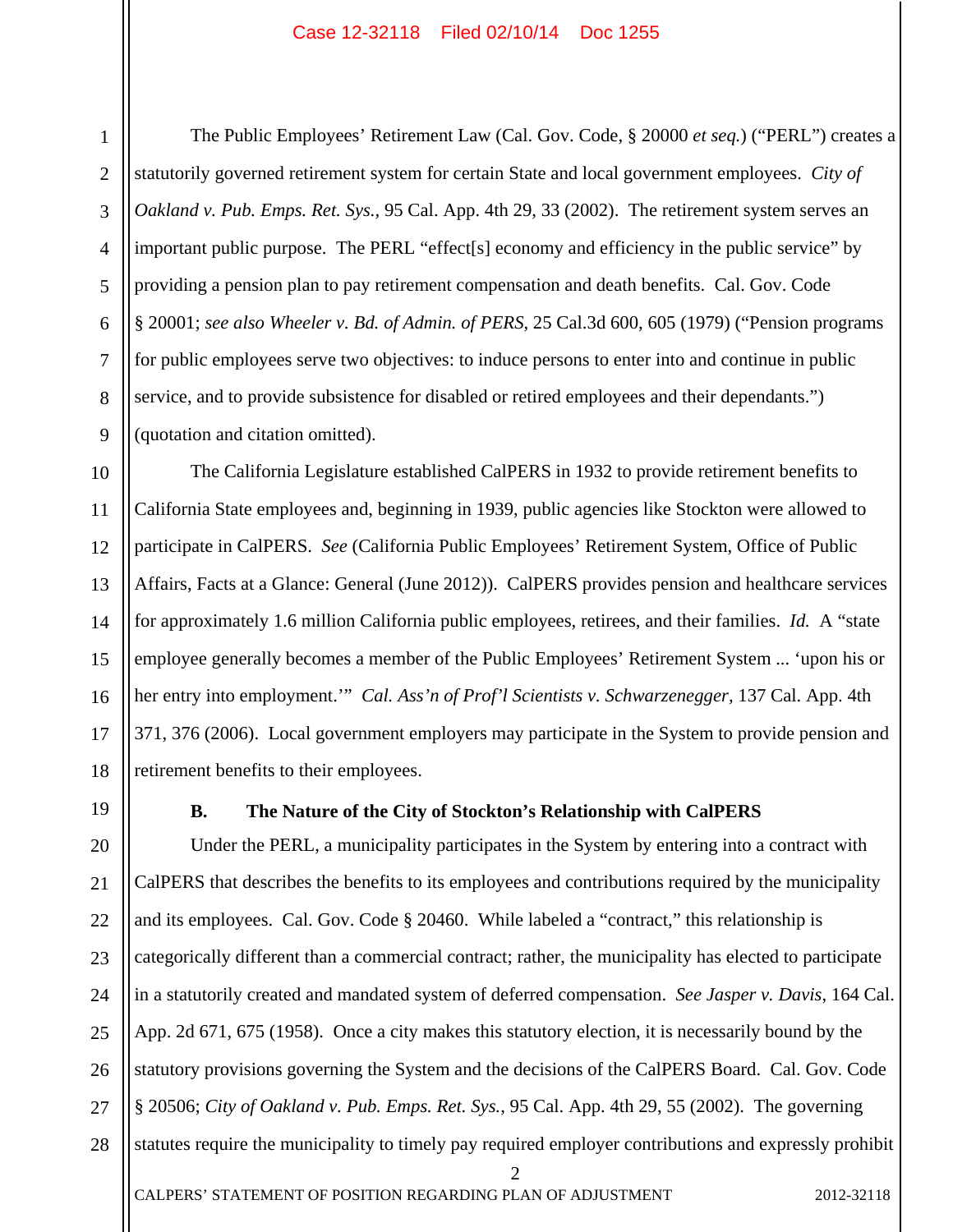1 2 3 4 5 6 7 8 rejecting a contract or agreement under chapter 9. Cal. Gov. Code §§ 20831 & 20487. The statutory pension provisions are fundamental to the employment relationship, and should be read to require adequate funds to meet reasonable expectations of the employees. *Valdes v. Cory*, 139 Cal. App. 3d 773, 786 (1983). Participating cities cannot alter their funding obligations to CalPERS. *Bd. of Administration of PERS v. Wilson*, 52 Cal. App. 4th 1109, 1122 (1997). For these reasons, the City's obligations to CalPERS are not limited to the language of the document that is labeled a "contract"; rather, the City's obligations are defined by applicable State law, which includes but is not limited to the contractual language.

 The PERL requires an agency, such as a city, participating in the System to make timely contributions in amounts recommended by CalPERS' actuary and approved by the CalPERS Board. Cal. Gov. Code §§ 20532 & 20831. The PERL explicitly provides that a participating agency may not refuse to pay the required contributions as determined by CalPERS within the prescribed deadlines. *Id.* at § 20831. A participating agency is also responsible to CalPERS for the expenses of determining the approximate and actual contributions, as well as of administering the System. *Id.* at §§ 20535 & 20536.

 In September 1944, the City of Stockton, through its City Council, elected to participate in the California State Retirement System, subject to the provisions of the State Employees' Retirement Act. *See, e.g.,* Stockton/CalPERS Original Contract & Amendments. The City's retirement plan has two subplans with different benefit formulas—safety workers and miscellaneous employees. *See* Annual Valuation Report as of June 30, 2012, for the Miscellaneous and Safety Stockton Plans. All City employees who are not safety workers are part of the miscellaneous subplan and all contributions made to this subplan are allocated to this subplan as a whole. *See id*.

23 24 25 26 27 The City's contribution obligations are determined on an actuarial basis taking into account expected investment returns, employee life expectancy, projected retirement date, and projected compensation and are communicated in Annual Valuation Reports provided to the City. Actuarial calculations are based on assumptions about the future: (a) demographic assumptions include the percentage of employees that will terminate, die, become disabled, and retire in each future year and

3

28

9

10

11

12

13

14

15

16

17

18

19

20

21

22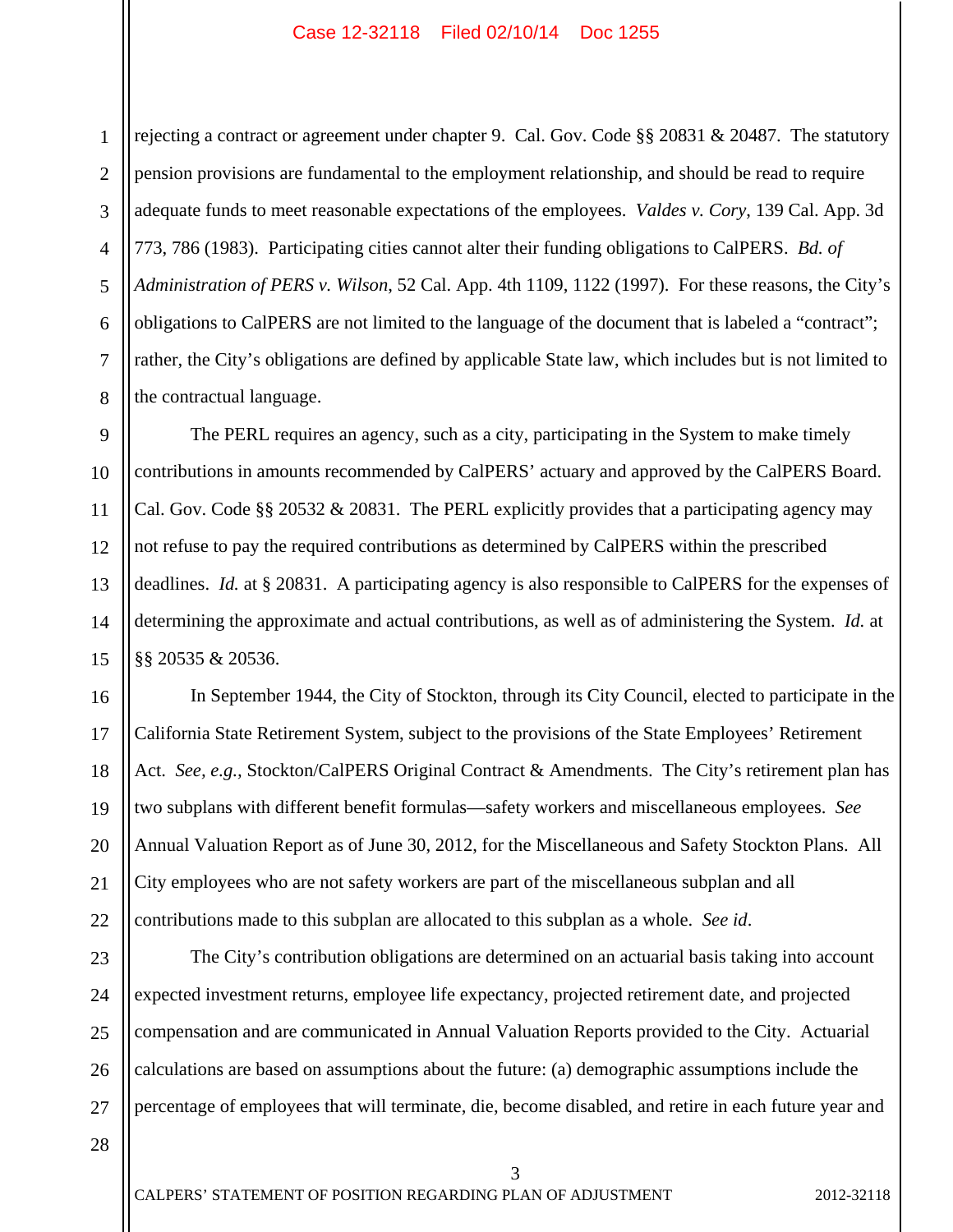(b) economic assumptions include future salary increases for each active employee and future investment returns.

Based on information currently available, including payroll information provided by the City to CalPERS, CalPERS believes that the City is current in its obligations to CalPERS under the CalPERS Pension Plan as of this date.

1

2

3

4

5

6

7

8

9

10

11

12

# **II. THE PLAN'S TREATMENT OF THE CITY'S OBLIGATIONS TO CALPERS**

Section III of the Plan defines "Class 15" to be "Claims Regarding the City's Obligations to Fund Employee Pension Plan Contributions to CalPERS, as Trustee under the CalPERS Pension Plan for the Benefit of CalPERS Pension Plan Participants." Plan section IV.P sets forth the Plan's treatment of the Class 15 claims (i.e, the City's obligations to CalPERS).

Plan section IV.P.1 states that Class 15 is not impaired because the Plan "will not affect the legal, equitable, or contractual rights of the holder of such Claims…."

13 14 15 16 17 18 19 20 21 Plan section IV.P.2 states that "CalPERS will continue as the trustee for the City's pension plan for its employees, and the CalPERS Pension Plan will be assumed by the City. The City will continue to honor its obligations to its employees and retirees to fund employee retirement benefits under the CalPERS Pension Plan, and CalPERS as trustee and the CalPERS Pension Plan Participants will retain all of their rights and remedies under applicable nonbankruptcy law. Thus, CalPERS and the CalPERS Pension Plan Participants will be entitled to the same rights and benefits to which they are currently entitled under the CalPERS Pension Plan. CalPERS, pursuant to the CalPERS Pension Plan, will continue to provide pension benefits for participants in the manner indicated under the provisions of the CalPERS Pension Plan and applicable nonbankruptcy law."

22

# **III. RESERVATION OF RIGHTS AND LIMITED OBJECTION**

23 24 25 26 27 28 4 CALPERS' STATEMENT OF POSITION REGARDING PLAN OF ADJUSTMENT 2012-32118 CalPERS supports the City in its commitment to fully ratify its obligations to retirees, employees and to CalPERS with respect to the City's participation in the System. The City has asserted that it intends to implement its decision to continue its relationship with CalPERS pursuant to the "Assumption Motion" defined in Plan section I.A.44. That definition states that the Assumption Motion will be a motion pursuant to 11 U.S.C. § 365(a) to assume "executory contracts." Page 87 of the Disclosure Statement [Dkt. 1215] and the City's Memorandum of Law in Support of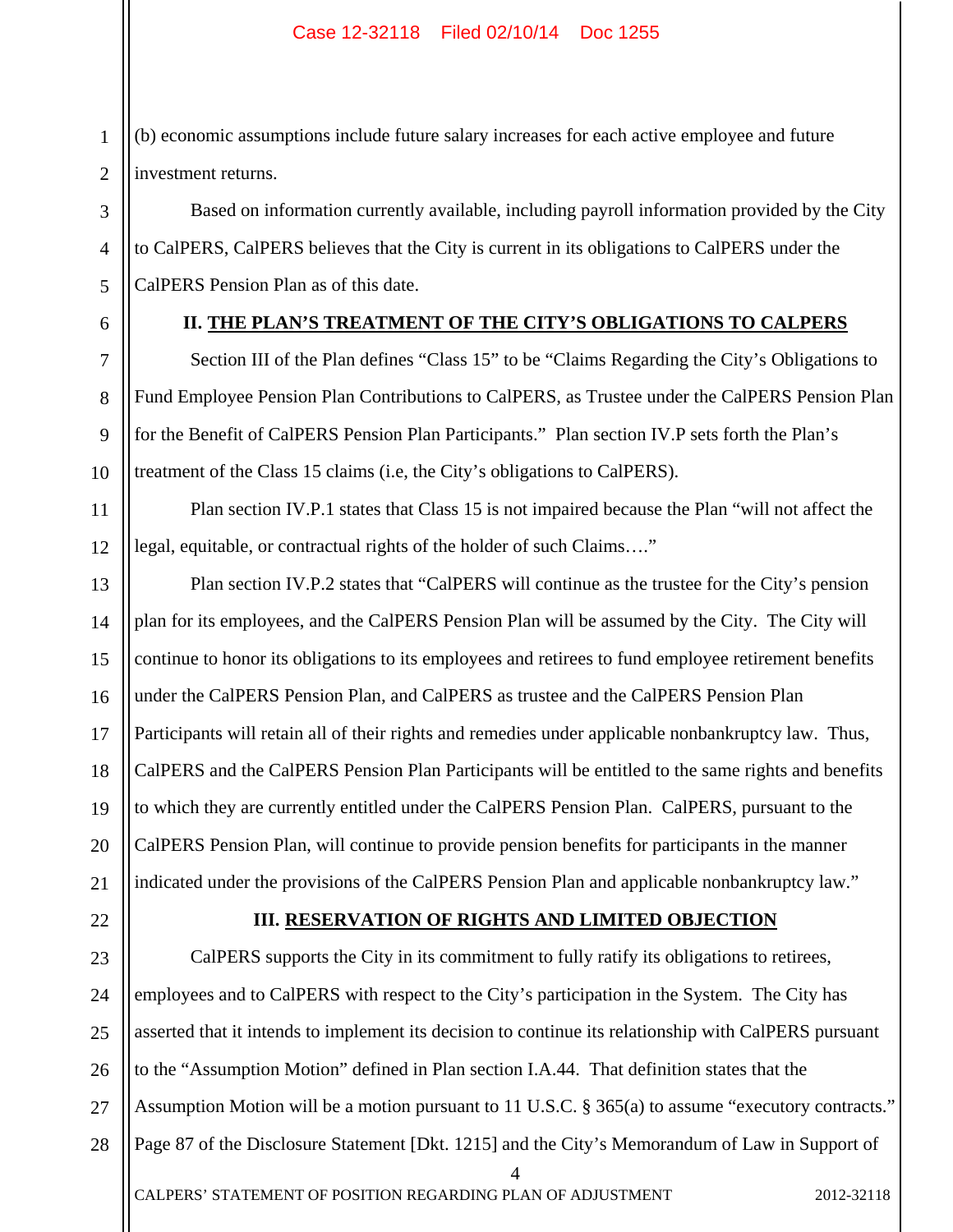1 Confirmation of First Amended Plan for the Adjustment of Debts [Dkt. 1243] make clear that this is the City's intention.

2 3

4 5 6 7 8 9 10 11 12 13 14 15 16 17 CalPERS does not concur with the City's position that the CalPERS Pension Plan is an executory contract within the meaning of section 365. *See In re Texscan Corp*., 976 F.2d 1269, 1273 (9th Cir. 1992) (holding that statutory obligations arising from a contract must be considered in determining whether a material breach by one party would excuse performance by the other). While there are contract features of the City's relationship with CalPERS, the relationship has other attributes which distinguish it from an executory contract as that term is used in section 365 of the Code. By contracting with CalPERS, the City has elected to participate in a statutory system of deferred compensation. *See Jasper v. Davis*, 164 Cal. App. 2d 671, 675 (1958). The City's relationship with CalPERS is governed by its statutory obligations as set forth by the PERL. Once a city makes its statutory election to participate in the System, it is bound by the statutory provisions governing the System and the decisions of the CalPERS Board. Cal Gov. Code § 20506; *City of Oakland v. Pub. Emps. Ret. Sys.*, 95 Cal. App. 4th 29, 55 (2002).CalPERS does not believe it is necessary for the City to assume its contract with CalPERS by motion under § 365 of the Code, as the City's commitments to fully comply with its obligations under the "contract" and applicable state law clearly express CalPERS' treatment under the Plan.

18 19 20 21 22 23 24 Although the City's and the Plan's stated intention of continuing the City's relationship with CalPERS and the CalPERS Pension Plan is clear and unobjectionable, certain other provisions of the Plan could be interpreted as undermining that basic promise. CalPERS believes that the City intends to eliminate the risk of misinterpretation of the Plan by amending the Plan or including clarifying language in a proposed Confirmation Order. Nonetheless, in order to assure that CalPERS retains its right to be heard on these matters, CalPERS makes the following contingent, limited objections to the following Plan provisions.

25

# **A. Definition of "CalPERS Pension Plan"**

26 27 28 Plan Section I.A.55 defines "CalPERS Pension Plan" as "the pension plan contract between CalPERS and the City, dated as of September 1, 1944, as amended (CalPERS ID 6373973665)." As explained above, however, the City's obligations to CalPERS are defined by the California statutes

5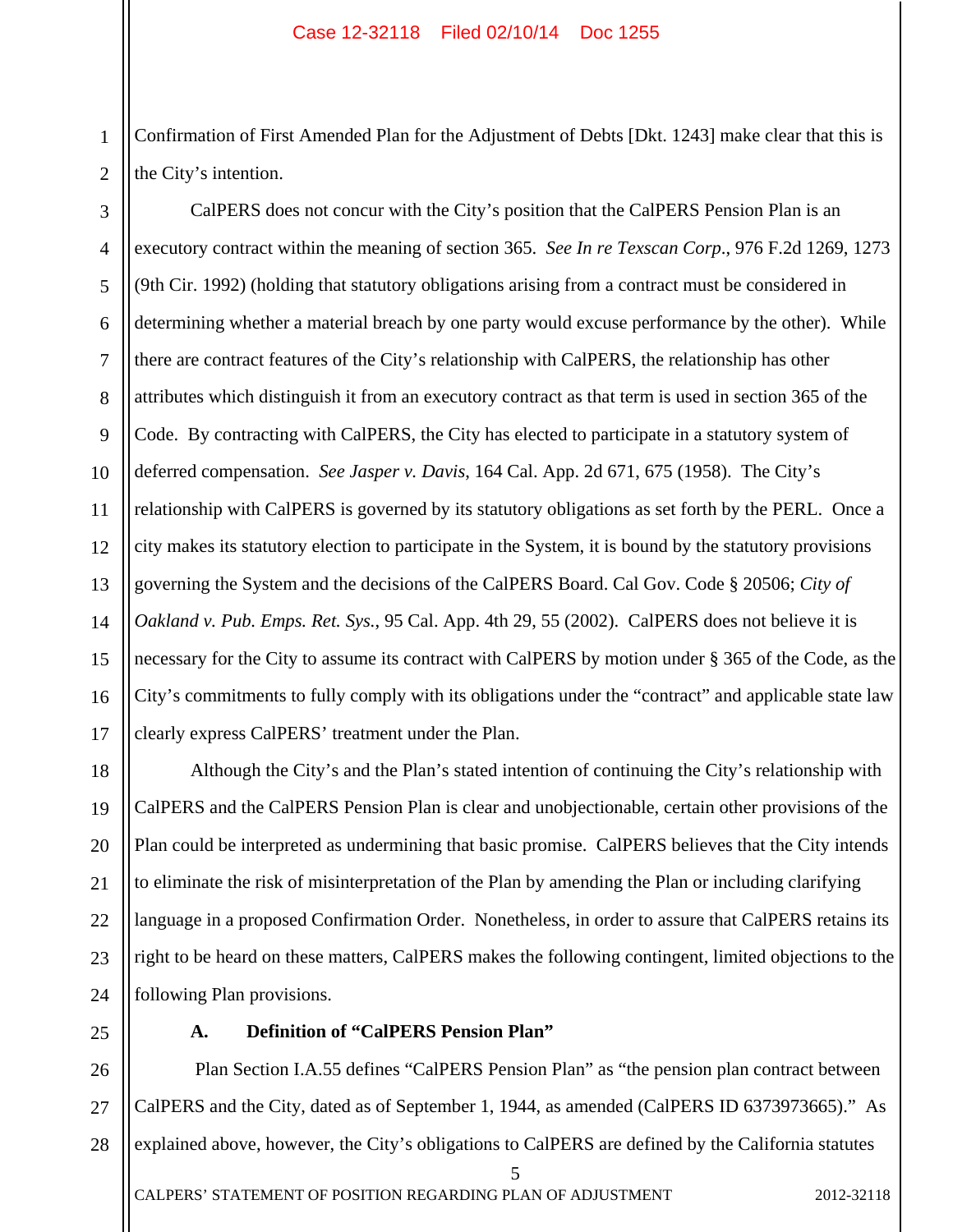1 2 3 4 5 (principally PERL) and other applicable State law governing the obligations of municipal employers that enter into a relationship with CalPERS. To make clear that those obligations are included among the obligations that the City will assume and continue to honor, the definition of "CalPERS Pension Plan" should be revised to add the phrase: ", including the statutory and other applicable State law obligations resulting from or otherwise governing the City's relationship with CalPERS."

6

7

8

9

10

### **B. Scope of Discharge and Release**

### *1. Discharge*

Plan Section XI.A provides that upon the Effective Date, "the City will be discharged from all debts of the City and Claims against the City other than (i) any Debt specifically and expressly exempted from discharge by the Plan or the Confirmation Order ...."

11 12 13 14 15 16 17 18 The Plan states that the CalPERS Pension Plan will be "assumed," and the Modified Disclosure Statement [Dkt. 1215] states that the CalPERS Pension Plan will be included among the contracts covered by the Assumption Motion (*id*. at 87), but nothing in the Plan "expressly" identifies the CalPERS Pension Plan as being excepted from discharge. To avoid any potential misunderstanding or dispute on whether any or all of the City's present or future obligations to CalPERS would purportedly be discharged by the Plan, the Plan should be clarified to expressly except obligations to CalPERS under the CalPERS Pension Plan from the discharge provisions of the Plan.

19

21

22

23

# *2. Release*

20 24 25 26 27 For similar reasons, the second paragraph of Plan section XI.A could be interpreted to conflict with the unqualified ratification of the CalPERS Pension Plan set forth in Plan section IV.P. Section XI.A states that the treatment under the Plan of "all holders of Claims" including Unimpaired Claims, will "be in exchange for and in complete satisfaction, discharge, and release of all Claims of any nature whatsoever …" and that "all Pre-Confirmation Date Claims will be and shall be deemed to be satisfied, discharged, and released in full …." Again, to avoid potential misunderstanding or dispute, the Plan should be clarified to except obligations to CalPERS under the CalPERS Pension Plan from the release provisions of the Plan.

6

<sup>28</sup>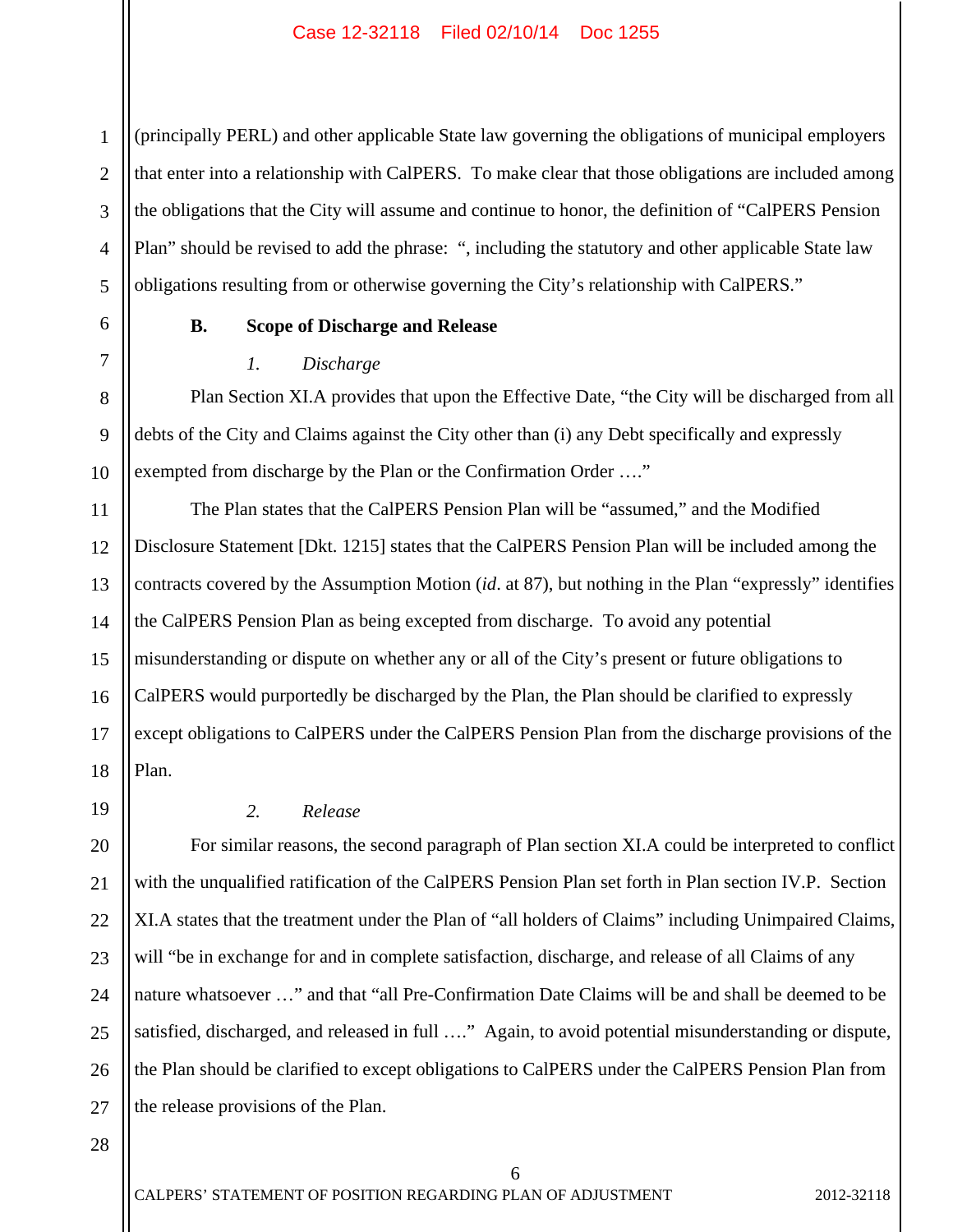### **C. Injunction**

Plan Section XI.B provides an injunction against all holders of Pre-Confirmation Date Claims, prohibiting a variety of actions concerning those claims, "[e]xcept as otherwise provided in this Plan." There is nothing in the Plan expressly execpting CalPERS from the injunction.<sup>1</sup> To avoid misunderstandings or disputes about the scope of the injunction, the Plan should be amended to except obligations under the CalPERS Pension Plan from the injunctive provisions of the Plan.

10 12 Also, Plan section II.D imposes a bar date for Administrative Claims and Other Postpetition Claims and provides that, if a proof of claim for any such claim is not timely filed, "holders of such Claims shall be barred from asserting such Claims in any manner against the City." To avoid a potential interpretation of section II.D that would cause its requirements to supersede the terms of the CalPERS Pension Plan, with which the City will continue to comply, the Plan should be amended to except the CalPERS Pension Plan from the Administrative Bar Date provisions of the Plan.

13

1

2

3

4

5

6

7

8

9

11

# **D. Distribution Mechanics**

14 15 16 17 18 19 20 21 Plan section IX sets forth detailed provisions governing payments or distributions "pursuant to this Plan" or on "Allowed Claims." CalPERS understands that, because the City will be continuing its relationship with the CalPERS under the CalPERS Pension Plan, the City will continue to make payments when and in the manner required by the CalPERS Pension Plan. To avoid potential confusion about whether Plan section IX would override the terms of the CalPERS Pension Plan (something that would be inconsistent with the City's stated position that it will unequivocally assume the CalPERS Pension Plan), the Plan should be amended to except obligations under the CalPERS Pension Plan from the distribution mechanics of the Plan.

- 22
- 

 $\overline{a}$ 

23

<sup>24</sup>  25 26 27 28 1 Because the City has timely fulfilled its contribution obligations under the CalPERS Pension Plan, CalPERS does not concede that it would have any "Pre-Confirmation Date Claims" purportedly subjecting it to the injunction. The Bankruptcy Code definition of "claim" may not apply to any part of a theoretical future Termination Payment associated with pre-Confirmation Date services. *See CPT Holdings, Inc. v. Industrial & Allied Employees Union Pension Plan, Local 73*, 162 F.3d 405, 409 (6th Cir. 1998) (holding that liability under ERISA arising from withdrawal from a multiemployer pension plan is not a "claim" prior to withdrawal). The amendment to the Plan suggested below, however, will eliminate any need to consider whether CalPERS has any "Pre-Confirmation Date Claim."